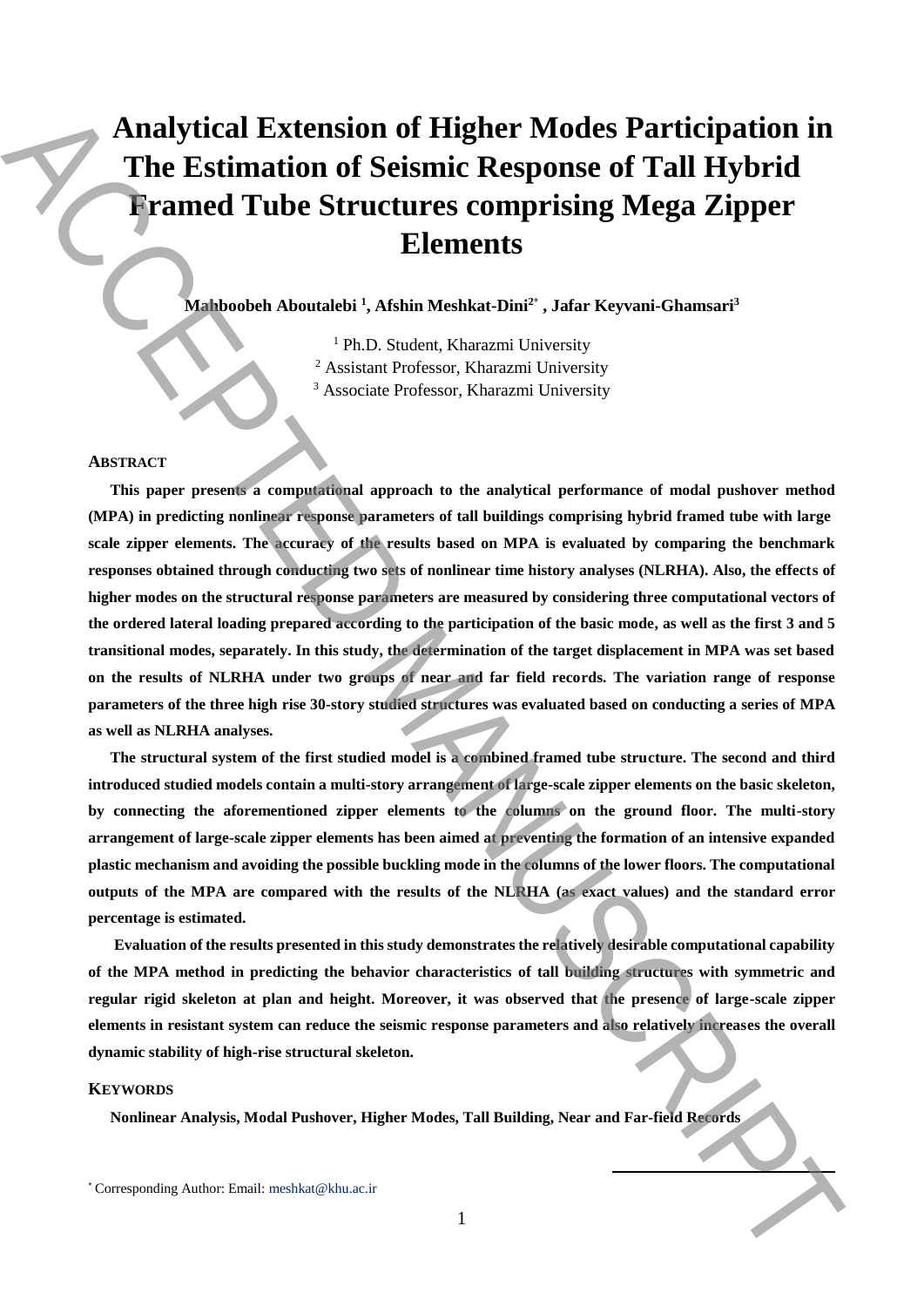# **Introduction**

Accurate evaluation of seismic demand parameters is one of the key pillars of the evolution of performance-based design methods. Nonlinear response history analysis (NLRHA) is a robust tool for calculating seismic demands, as well as for identifying plastic hinge mechanisms in structure [1]. However, the convergence trend of this analysis is affected by structural modeling parameters and input earthquake characteristics such as frequency content, intensity, and duration of the strong ground motion [2].Therefore, it is inevitable to select a comprehensive set of earthquake records to fully describe the dynamic behavior of the site. This method will increase the computational efforts [3]. On the other hand, the pushover analysis, unlike dynamic nonlinear analysis, can provide valuable information about structural weaknesses and possible failure mechanisms in the inelastic range without the need for complex modeling and with less computational effort [4]. Pushover analysis method is useful in predicting seismic demands and evaluating the behavior of low-rise structures (the first mode is dominant). This has led to the development of analytical aspects of this method [5,6].

Recently, extensive studies have been carried out on the assumptions and limitations of the pushover analysis method. An example of these studies is the proposed adaptive lateral force distribution that attempts to follow the time-variant distributions of inertia forces which is also considered more than the fundamental vibration mode to add higher mode effects [7]. These efforts have led to the development of nonlinear static analysis methods and the computational techniques. Rooted in structural dynamics theory, the modal pushover analysis (MPA) has been developed to include the contributions of all modes of vibration that contribute significantly to seismic demands by Chopra and Goel [8].

This research investigates the analytical capability and effectiveness of modal pushover method (MPA) in predicting the important responses of high-rise steel buildings subjected to both far and near-field earthquake records. This was performed based on the comparison of the predicted values by MPA with the corresponding parameters obtained through comprehensive non-linear dynamic time history analyses (NLRHA).

#### **Methodology**

In this research three 30 story structural models with rigid castled tube resistant skeleton were selected and designed. The first studied model is classified as the basic structure with a castled tube structural system and is identified by the CT symbol. The second and third studied models are introduced by setting two different

multi-level configurations of large-scale zipper elements in the structure of the basic model. The large-scale zipper elements are connected to one or two perimeter columns at the first story level and introduced with the symbols MZCT-1C and MZCT-2C, respectively.

The reason for setting a multi-story arrangement of large-scale zipper elements is preventing the formation of expanded plastic mechanism and block the occurrence of possible lateral-torsional buckling in the columns of lower stories. The connection of the large-scale zipper elements to the columns is considered flexurally rigid. The plan and configuration of the studied structures are shown in Figure 1. The studied structures were loaded and designed based on the Iranian national building codes (issues six and ten) as well as the standard 2800 (fourth edition) [9-11]. The assigned performance profiles of plastic hinges for description of non-linear behavior of structural elements have been adapted from the report FEMA 356 [12]. All of the nonlinear analyses were conducted through SAP2000 software [13]. The seismic tremors were selected in an ensemble of twelve earthquake records, including six far-field and six nearfield ground motions which contain forward directivity effects. The main criterion in choosing these records is the existence of coherent pulses and high-amplitude spikes in the velocity time history caused by powerful rupture directivity process [14,15].

In this research the response parameters of the studied structures CT and MZCT-1C and 2C (Figure 1) were obtained and assessed analytically through conducting NLRHA analyses. The other phase of this study was accomplished via performing modal pushover analyses subjected to assigned lateral load patterns corresponding to three separate participations of the essential mode (load case 1), the first three lateral modes (load case 2) and the first five lateral modes (load case 3). To investigate the accuracy of MPA method in estimating seismic demands of the studied structures, the nonlinear dynamic responses were calculated under two sets of near and far-field records. These results were considered as the exact values. Then, MPA analyses were conducted for the studied structures under assigned lateral load patterns explained above. The target displacement value was set equal to the maximum lateral movement of the mass center CM at the top level (i.e. z=H) subjected to each record which is calculated through NLRHA analysis. Then, the mean value of the response parameters obtained via MPA were compared with the corresponding ones calculated through NLRHA analyses. The evaluation of the higher modes effects was investigated by assessing the calculated values related to the maximum lateral displacement of CM, the interstory Material control of the interaction of the maximum rotation of the maximum rotation of the interaction of the maximum rotation of the maximum rotation of the maximum rotation of the maximum rotation of the maximum rotatio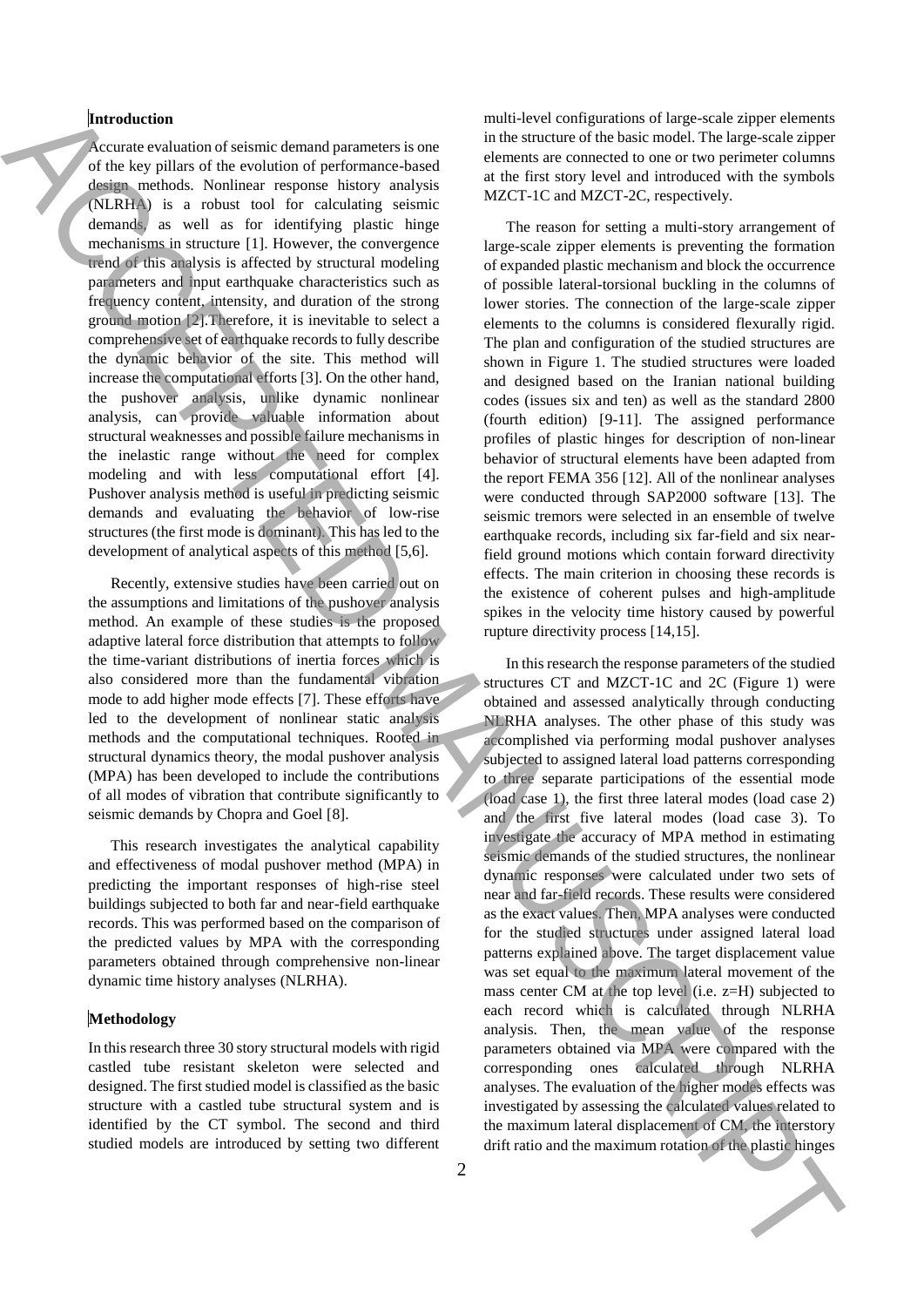formed in beam-columns which all have been obtained via performing MPA and NLRHA analyses.



**Figure 1. The structural configuration of the studied models: (a) The plan of the castled tube skeleton; (b) The CT model; (c) The MZCT-1C model; (d) The MZCT-2C model** 

# **Discussion and Results**

One of the most important response parameters which control and evaluate the seismic behavior of tall buildings is the lateral drift. Figure 2 shows the drift ratios obtained from MPA using different number of modes in addition to the NLRHA results for all three models subjected to selected near and far-field ground motion records. The computational results are for CT, MZCT-1C and MZCT-2C models, respectively. With the presence of zipper elements in the lower four floors of the structures, the relative lateral displacement ratio (lateral drift) in this section has decreased significantly by an average of 47%. There was also an average drop of 6% in the overall height of the resistant skeleton. The maximum value of the drift also decreased from 0.033 to 0.03, indicating an 8% drop. It is observed that in most cases the estimated values obtained based on the assigned lateral load patterns, are very close to the exact values and also close to each other. Comparison of the results of the three case studies shows that the presence of largescale zipper configuration may reduce the need to consider the effect of modes above 3 without losing so much accuracy.



**Figure 2. The mean values of the maximum interstory drift ratio related to the floor mass centre (CM) in y direction of plan under near and far field records respectively; (a) The CT model; (b) The MZCT-1C model; (c) The MZCT-2C model, (all of the above left and right diagrams are corresponding to the near and far field records respectively)**